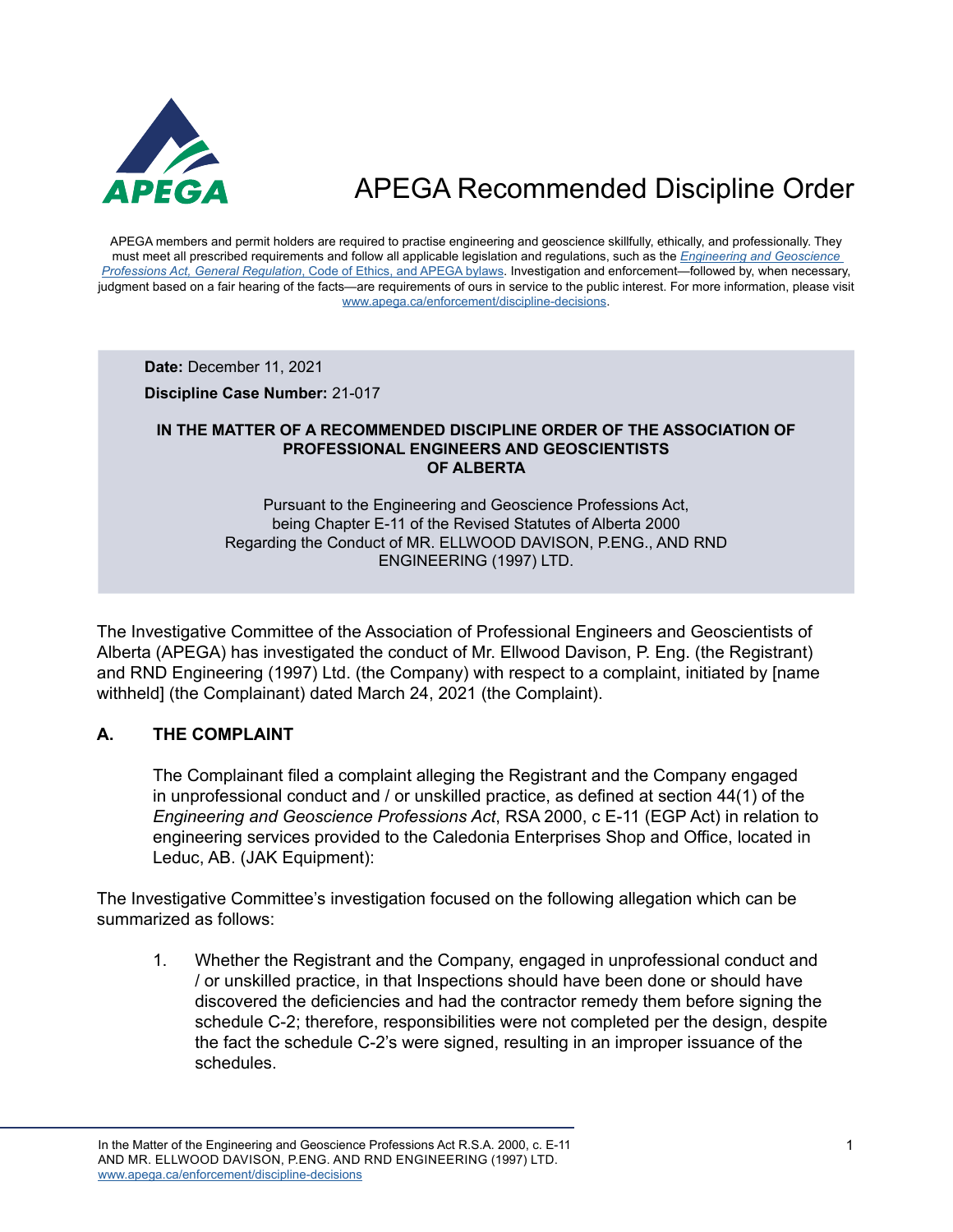

The Investigative Committee investigated two other allegations outlined in the complaint. The Investigative Committee determined that there was insufficient evidence of unprofessional conduct and / or unskilled practice in relation to the other two allegations.

#### **B. AGREED STATEMENT OF FACTS**

As a result of the investigation, it is agreed by and between the Investigative Committee and the Registrant that:

#### **(i) Background:**

- 1. The Registrant is a Professional Member of APEGA, and the Company is an APEGA Permit Holder; accordingly, both were thus bound by the *Engineering and Geoscience Professions Act* and the *APEGA Code of Ethics*.
- 2. The Company has been an APEGA Permit Holder since April 2, 1997. The Company is located in Medicine Hat Alberta, and generally specializes in Structural Engineering.
- 3. The Registrant holds a Bachelor of Science degree in Civil Engineering from the University of Saskatchewan (1977).
- 4. The Registrant is the President of the Company and is the Responsible Member for the company. The Registrant has an APEGA registration date of May 7, 1979.
- 5. The Registrant and the Company have cooperated with the APEGA investigation.
- **(ii) Facts Relating to the Allegation:**

**Whether the Registrant and the Company, engaged in unprofessional conduct and / or unskilled practice, in that Inspections should have been done or should have discovered the deficiencies and had the contractor remedy them before signing the schedule C-2; therefore, responsibilities were not completed per the design, despite the fact the schedule C-2's were signed, resulting in an improper issuance of the schedules.**

- 6. The Complainant in this matter is part owner of JAK's Equipment. The building in question is a 20,000 sq.ft. warehouse/office bump, built in 2009/2010, designed by the Registrant and the Company. Ryken Construction (Ryken) was the primary contractor.
- 7. Problems started with leaking windows in the office bump about two years after construction. Over the years, water ingress was a constant issue and temporary repairs did not resolve the ongoing problems.

In the Matter of the Engineering and Geoscience Professions Act R.S.A. 2000, c. E-11 AND MR. ELLWOOD DAVISON, P.ENG. AND RND ENGINEERING (1997) LTD. [www.apega.ca/enforcement/discipline-decisions](https://www.apega.ca/enforcement/discipline-decisions)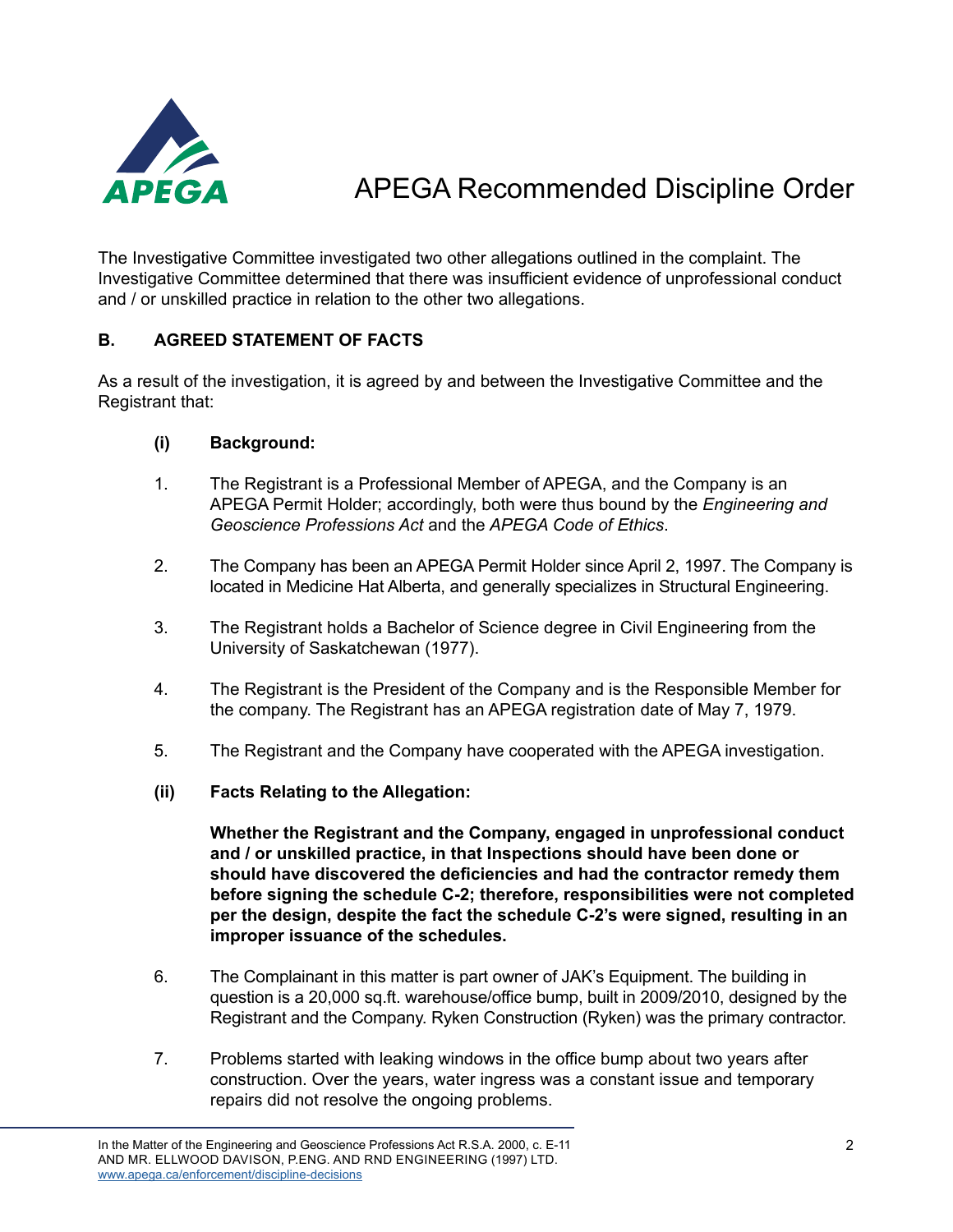

- 8. In 2020, a significant amount of moisture in the outer walls of the office bump was discovered and it was determined the windows required replacement. The window repair project, however, expanded as the renovations led to the discovery of several other concerns that required additional work on the buildings stucco and stonework. The Complainant retained a building envelope consultant from Hodgson Schilf Evans Architects Inc. (HSEA) as well as a contractor (H2P Projects) to perform the repairs. Several other concerns were noted during their work.
- 9. The Complainant retained Fulcrum Engineering to help with the redesign. It was Fulcrum's professional opinion upon their investigation of the existing structure that incorrect steel studs were used, windows were not framed correctly and connection / bridging issues at the top of studs were also a concern, summarily:
	- a. The Registrants design called for 1 5/8" flange stud, not a 1 1/4" flange; the 1 1/4" flange stud, which were typically used for interior walls, were found to have been used in the construction.
	- b. Findings determined the window jambs deflected too much and cracked the exterior system. Engineering wise, Fulcrum believed it was inadequate in terms of the framing strength and deflection. The Registrants window design called for a different build, and it did not match the construction. The Registrant said he himself was appalled when he saw pictures of the windows. He did not mix material and would have rejected it without question if he had seen it.
	- c. The Registrants bridging between the studs, called for half inch plywood to exterior and drywall to the interior attached to studs plus light steel bracing. What was discovered was the bridging was not installed properly or in some cases was not installed at all.
	- d. Findings determined there was no vertical deflection clips installed and therefore no slip connection. The Registrant had called for slip connections, but it was not done as per his design.
- 10. Fulcrum determined the construction of the office bump did not match the original design of the Registrant and the Company, yet the Registrant signed off on Schedule C2, incorrectly attesting the walls were built to the Registrants' design.
- 11. The cost of the repairs to the Complainant was close to \$400,000.00 Since the repairs were completed, no further issues have been noted by the Complainant.
- 12. The Registrant accepted full responsibility for the design build inclusive of the 'Architectural' component.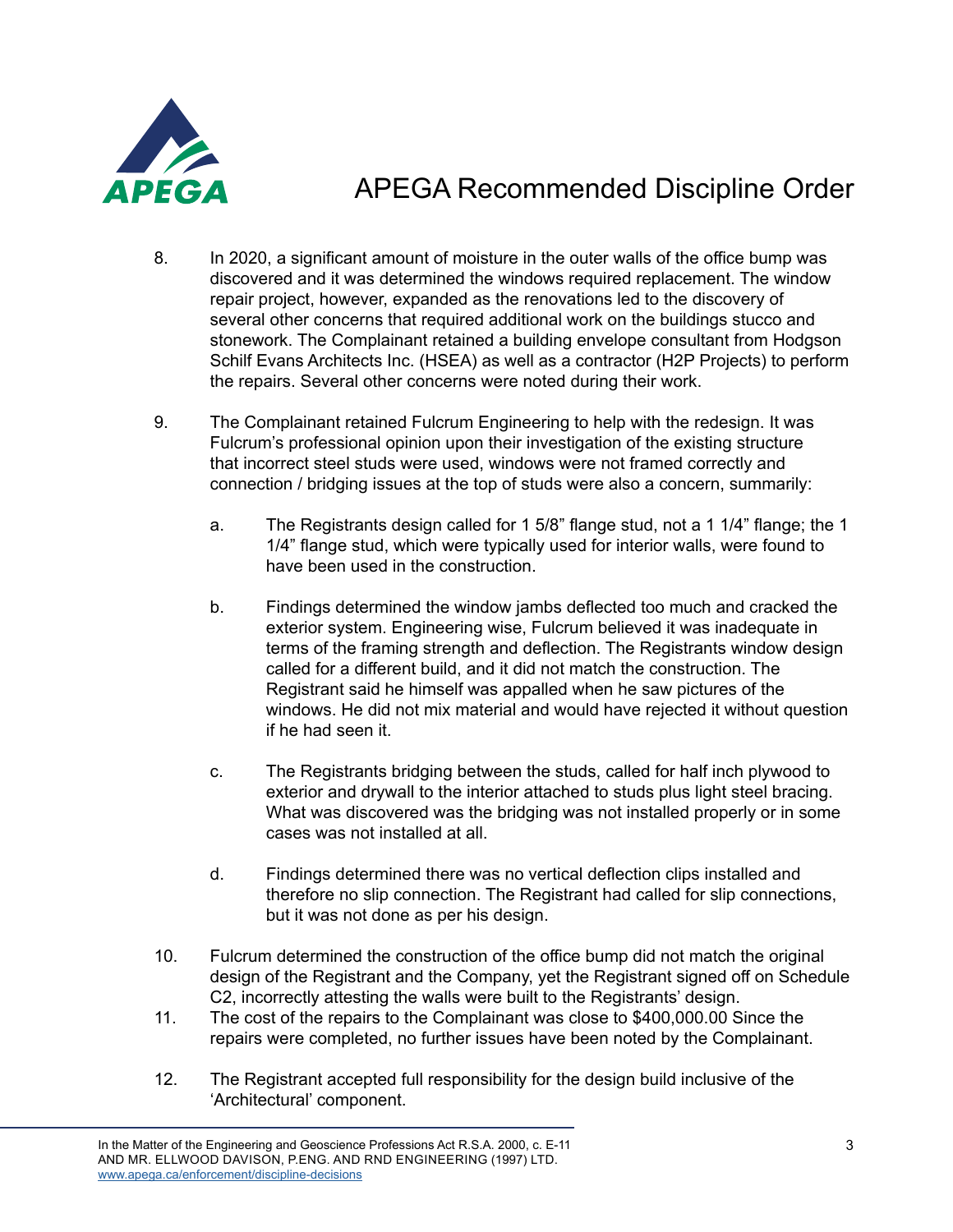

- 13. The Registrant's inspections primarily focused on the warehouse portion of the structure rather than the office bump.
- 14. The Registrant initially believed he fulfilled his requirements and responsibilities and that he issued the Alberta Building Code Schedule C2 (Assurance of Professional Field Review and Compliance) in good faith and to the best of his abilities. The Registrant described his inspections as follows:
	- a. The Registrant said he was doing the architectural part as well and would revert more to an "ISO 9000" type of inspection which would be less stringent and more focused on fire safety and to ensure the building officials, were satisfied with their inspections, code compliance for mechanical and electrical and safety in that direction. His ISO 9000 approach to inspections, meant inspections at minimum once every two weeks, but also random, so that the contractor would not know when he showed up. In general, and in his experience, he believed it was an adequate way of doing it as it would not give a chance to "cover things up".
	- b. Having said that, inspection wise for him, with the secondary structural member, "curtain wall", he may not have seen the stud's, "period!". From the time the construction company start to the time they finished the studs in a certain area, to the time they were covered up may only be a week, or four to five days. His normal practice was to be out there every two weeks, and his primary concern was the main structure, and secondly from an aspect of public safety, was the fire ratings in the building, "he may not have seen it at all".
	- c. The Registrant continued and stated, "There was not someone on the job site full time and number two, I don't have x-ray eyes so I can't see behind drywall".
	- d. The Registrant confirmed he was unable to inspect the suggested items, in general or commented on by the Complainant and Fulcrum if they had been covered up at the time of his inspections. His responsibility was the primary structural inspection which were conducted at every stage, minimum once a week, sometimes a few times a week, on every project, to make sure the main structure was constructed as per his design.
- 15. The Registrant later realized the concerns described by the Complainant and Fulcrum revealed that several components of the construction were not done as per his design.
- 16. The Registrant admits that he engaged in unprofessional conduct by failing to note the construction deficiencies in the office bump during his inspections, and by improperly authenticating Schedule C2 in which he gave assurance that he had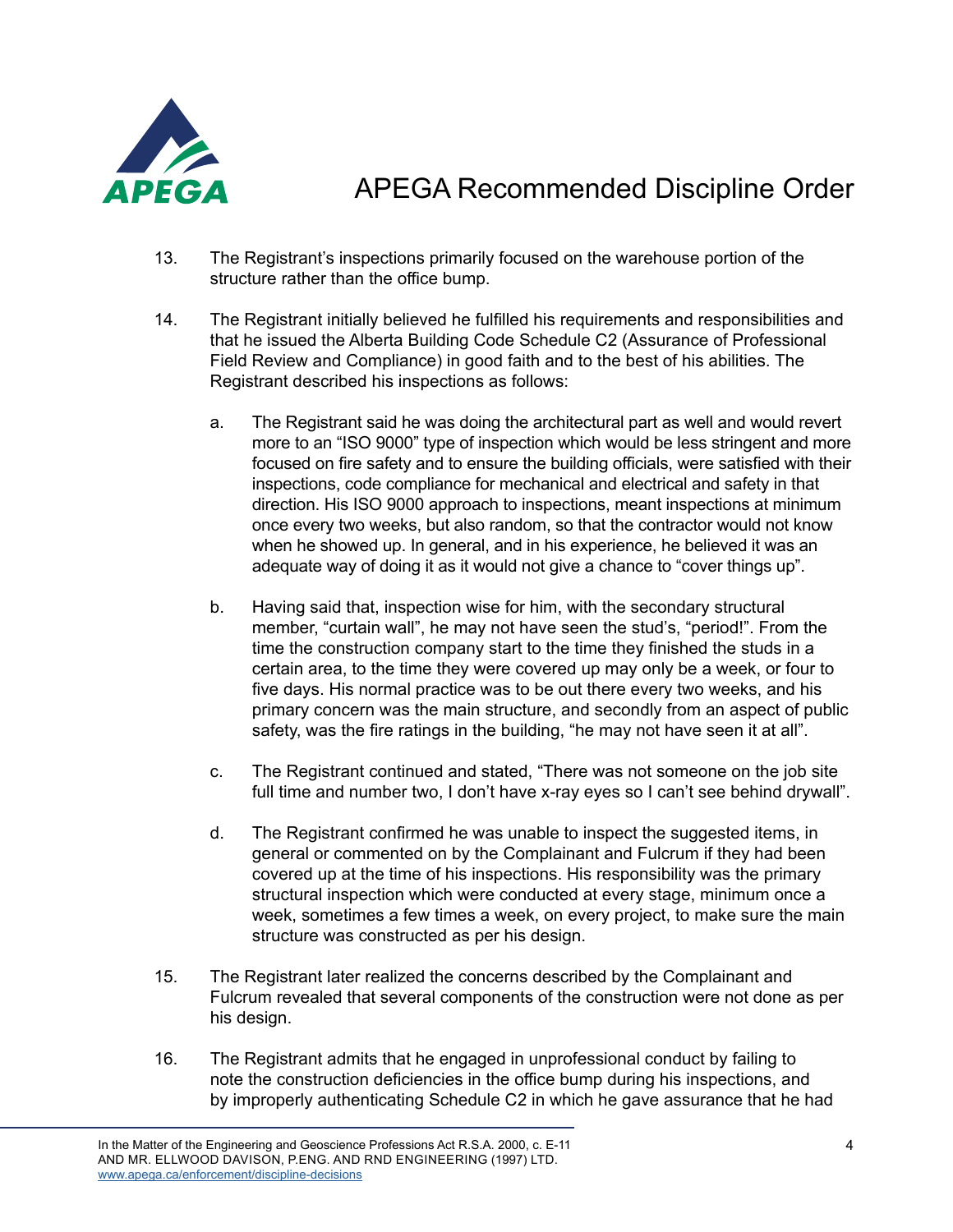

fulfilled his obligations for field review under the Code (build was substantially in accordance with his design).

#### **C. CONDUCT BY THE REGISTRANT AND THE COMPANY**

- 17. The Registrant and the Company freely and voluntarily admit that at all relevant times the Registrant was a professional member of APEGA, the Company was an APEGA permit holder and thereby, both were bound by the *Engineering and Geoscience Professions Act* and the *APEGA Code of Ethics*.
- 18. The Registrant and the Company acknowledge that the conduct described above constitutes unskilled practice and / or unprofessional conduct as defined in Section 44(1) of the Act:

*Section 44(1) Any conduct of a professional member, licensee, permit holder, certificate holder or member-in-training that in the opinion of the Discipline committee or the Appeal Board,*

- *a) is detrimental to the best interests of the public,*
- *b) contravenes a code of ethics of the profession as established under the regulations,*
- *c) harms or tends to harm the standing of the profession generally,*
- *d) displays a lack of knowledge of or lack of skill or judgement in the practice of the profession, or*
- *e) displays a lack of knowledge of or lack of skill or judgement in the carrying out of any duty or obligation undertaken in the practice of the profession*

*Whether or not that conduct is disgraceful or dishonorable, constitutes either unskilled practice of the profession or unprofessional conduct, whichever the Discipline Committee or the Appeal Board finds.*

*The Rules of Conduct of the APEGA Code of Ethics state:*

*1. Professional engineers and geoscientists shall, in their areas of practice, hold paramount the health, safety and welfare of the public and have regard for the environment.*

In the Matter of the Engineering and Geoscience Professions Act R.S.A. 2000, c. E-11 AND MR. ELLWOOD DAVISON, P.ENG. AND RND ENGINEERING (1997) LTD. [www.apega.ca/enforcement/discipline-decisions](https://www.apega.ca/enforcement/discipline-decisions)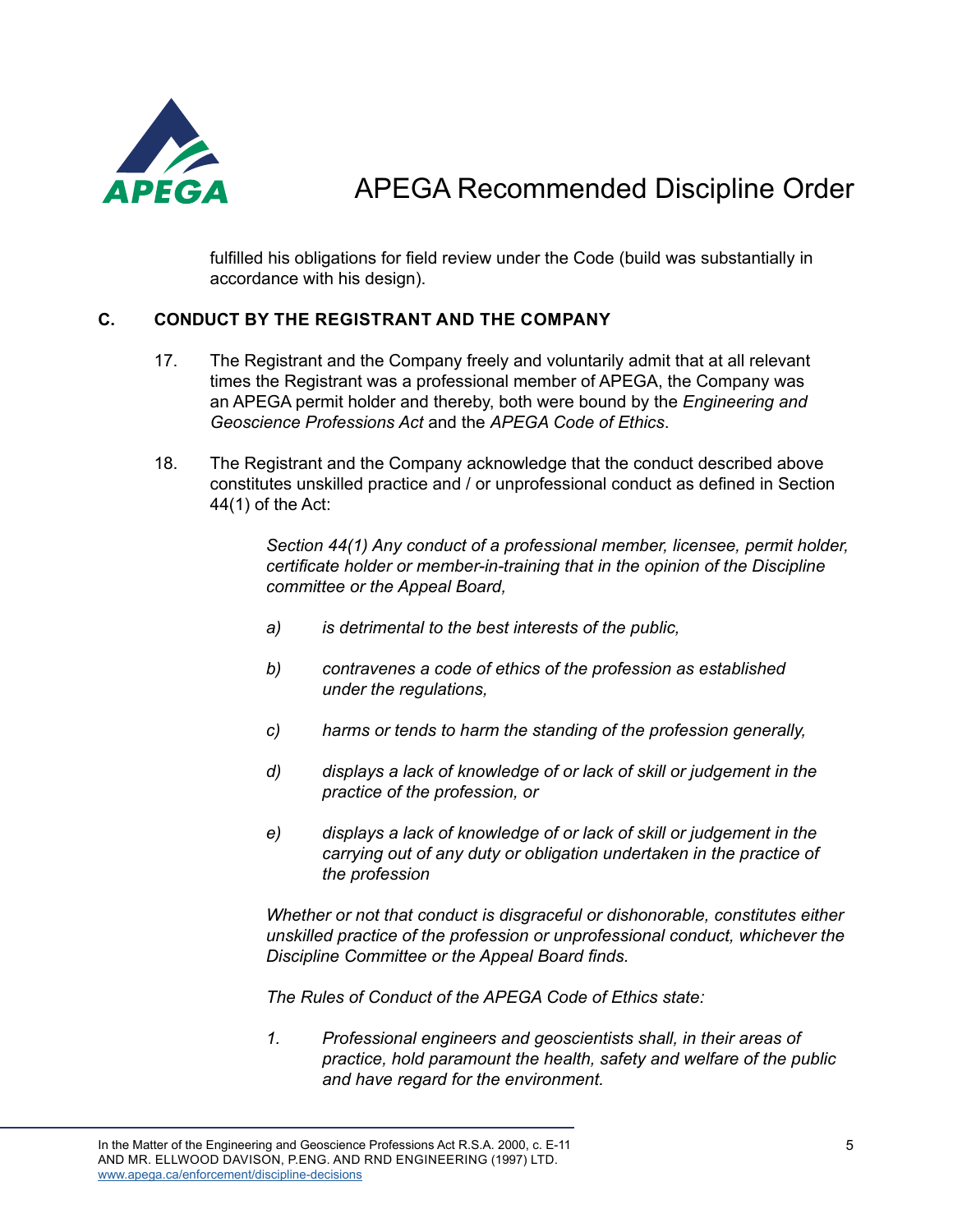

- *2. Professional engineers and geoscientists shall undertake only work that they are competent to perform by virtue of their training and experience.*
- *3. Professional engineers and geoscientists shall conduct themselves with integrity, honesty, fairness, and objectivity in their professional activities.*
- *4. Professional engineers and geoscientists shall comply with applicable statutes, regulations, and bylaws in their professional practices.*
- *5. Professional engineers and geoscientists shall uphold and enhance the honor, dignity, and reputation of their professions and thus the ability of the professions to serve the public interest.*
- 19. The Registrant and the Company acknowledge that the conduct described above is conduct that is detrimental to the best interests of the public, displays a lack of judgment in the practice of the profession, and contravenes the *Code of Ethics* as established under the regulations.
- 20. The Registrant and the Company further acknowledge and admit that the noted conduct was contrary to the Rules of Conduct 1 and 4 of the *APEGA Code of Ethics*.

### **D. RECOMMENDED ORDERS WITH RESPECT TO THE REGISTRANT AND THE COMPANY**

- 21. On the recommendation of the Investigative Committee, and by agreement of the Registrant and the Company with that recommendation, and following a discussion and review with the Discipline Committee Case Manager, the Discipline Committee hereby orders that:
	- a. The Registrant shall be reprimanded for his conduct and this order shall serve as the reprimand.
	- b. The Registrant shall pay a fine in the amount of three thousand dollars (\$3000.00). The fine is a debt owing to APEGA and shall be paid within three (3) months of the date this order is approved by the Discipline Committee Case Manager. Failure to pay the fine by the noted three-month deadline will result in the Registrant and the Company being suspended from the practice of engineering until the fine is paid. Further, failure to pay the fine within six months of the date this order is approved shall result in the cancellation of the Registrant and Company's APEGA membership. If there are extenuating circumstances, the Registrant may apply to the Director, Enforcement, for an extension prior to the noted deadlines